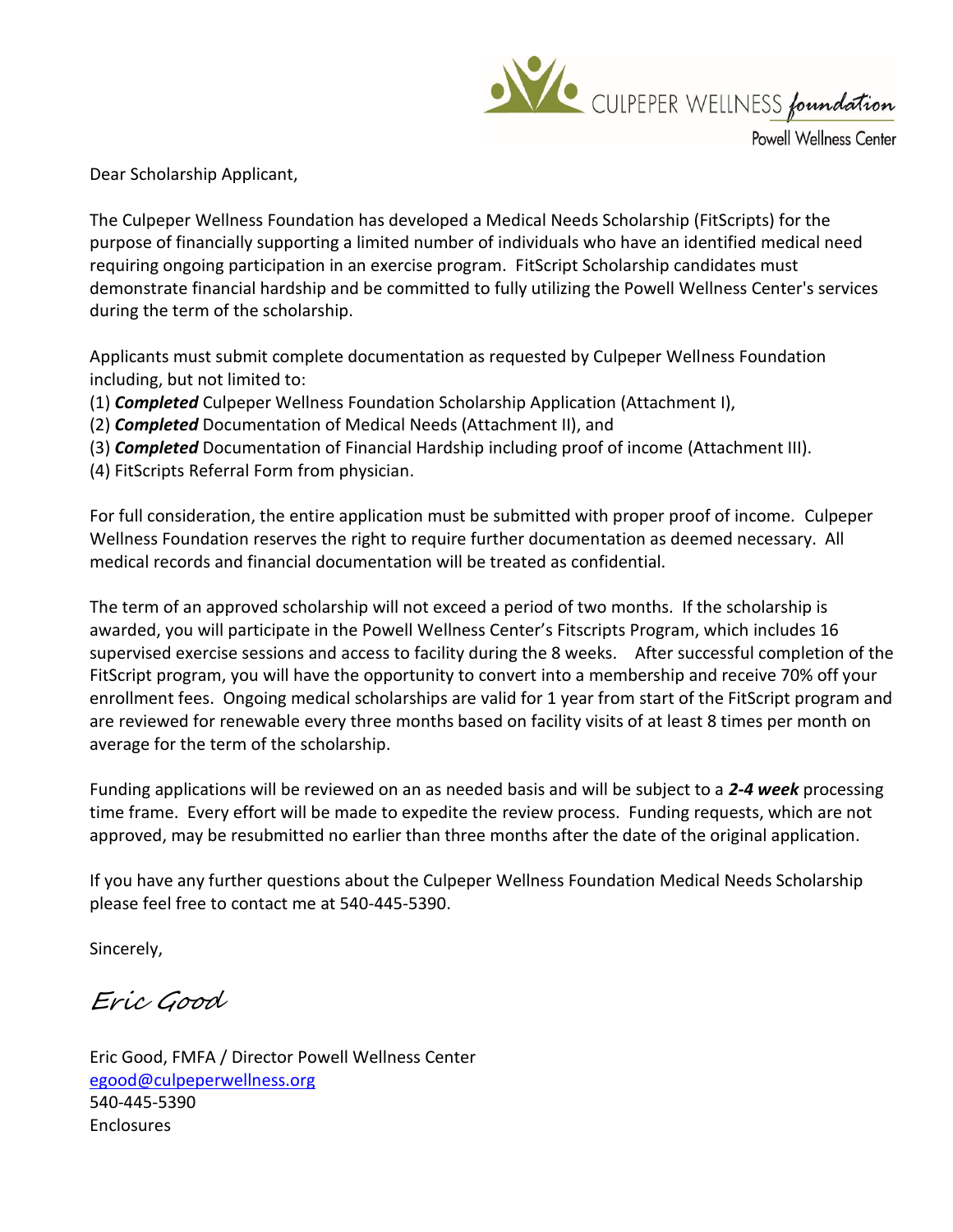

#### **Attachment I**

## Culpeper Wellness Foundation Medical Needs Scholarship Application

|                                        |                                                  | Date: $\frac{1}{\sqrt{1-\frac{1}{2}}}\frac{1}{\sqrt{1-\frac{1}{2}}}\frac{1}{\sqrt{1-\frac{1}{2}}}\frac{1}{\sqrt{1-\frac{1}{2}}}\frac{1}{\sqrt{1-\frac{1}{2}}}\frac{1}{\sqrt{1-\frac{1}{2}}}\frac{1}{\sqrt{1-\frac{1}{2}}}\frac{1}{\sqrt{1-\frac{1}{2}}}\frac{1}{\sqrt{1-\frac{1}{2}}}\frac{1}{\sqrt{1-\frac{1}{2}}}\frac{1}{\sqrt{1-\frac{1}{2}}}\frac{1}{\sqrt{1-\frac{1}{2}}}\frac{1}{\sqrt{1-\frac{1}{2}}}\frac{1}{\$ |  |
|----------------------------------------|--------------------------------------------------|--------------------------------------------------------------------------------------------------------------------------------------------------------------------------------------------------------------------------------------------------------------------------------------------------------------------------------------------------------------------------------------------------------------------------|--|
|                                        |                                                  |                                                                                                                                                                                                                                                                                                                                                                                                                          |  |
|                                        |                                                  |                                                                                                                                                                                                                                                                                                                                                                                                                          |  |
| Birthdate: _____ /_____ /______        | Social Security Number: ______ - _____ - _______ |                                                                                                                                                                                                                                                                                                                                                                                                                          |  |
|                                        |                                                  |                                                                                                                                                                                                                                                                                                                                                                                                                          |  |
|                                        |                                                  |                                                                                                                                                                                                                                                                                                                                                                                                                          |  |
|                                        |                                                  |                                                                                                                                                                                                                                                                                                                                                                                                                          |  |
|                                        |                                                  |                                                                                                                                                                                                                                                                                                                                                                                                                          |  |
|                                        |                                                  |                                                                                                                                                                                                                                                                                                                                                                                                                          |  |
|                                        |                                                  |                                                                                                                                                                                                                                                                                                                                                                                                                          |  |
|                                        |                                                  |                                                                                                                                                                                                                                                                                                                                                                                                                          |  |
| Additional Comments for consideration: |                                                  |                                                                                                                                                                                                                                                                                                                                                                                                                          |  |
|                                        |                                                  |                                                                                                                                                                                                                                                                                                                                                                                                                          |  |
|                                        |                                                  |                                                                                                                                                                                                                                                                                                                                                                                                                          |  |

Medical Information Release Authorization: I hereby release any and all medical records necessary to complete the application for Culpeper Wellness Foundation Scholarship. I understand that all information will be treated as confidential.

Applicant Name (printed): \_\_\_\_\_\_\_\_\_\_\_\_\_\_\_\_\_\_\_\_\_\_\_\_\_\_\_\_\_\_\_\_\_\_\_\_\_\_\_\_\_\_\_\_\_\_\_\_\_\_\_\_\_\_\_\_\_\_\_\_\_\_\_\_

Applicant Signature: \_\_\_\_\_\_\_\_\_\_\_\_\_\_\_\_\_\_\_\_\_\_\_\_\_\_\_\_\_\_\_\_\_\_\_\_\_\_\_\_\_\_\_\_\_\_\_\_\_\_\_\_\_\_\_\_\_\_\_\_\_\_\_\_\_\_\_\_\_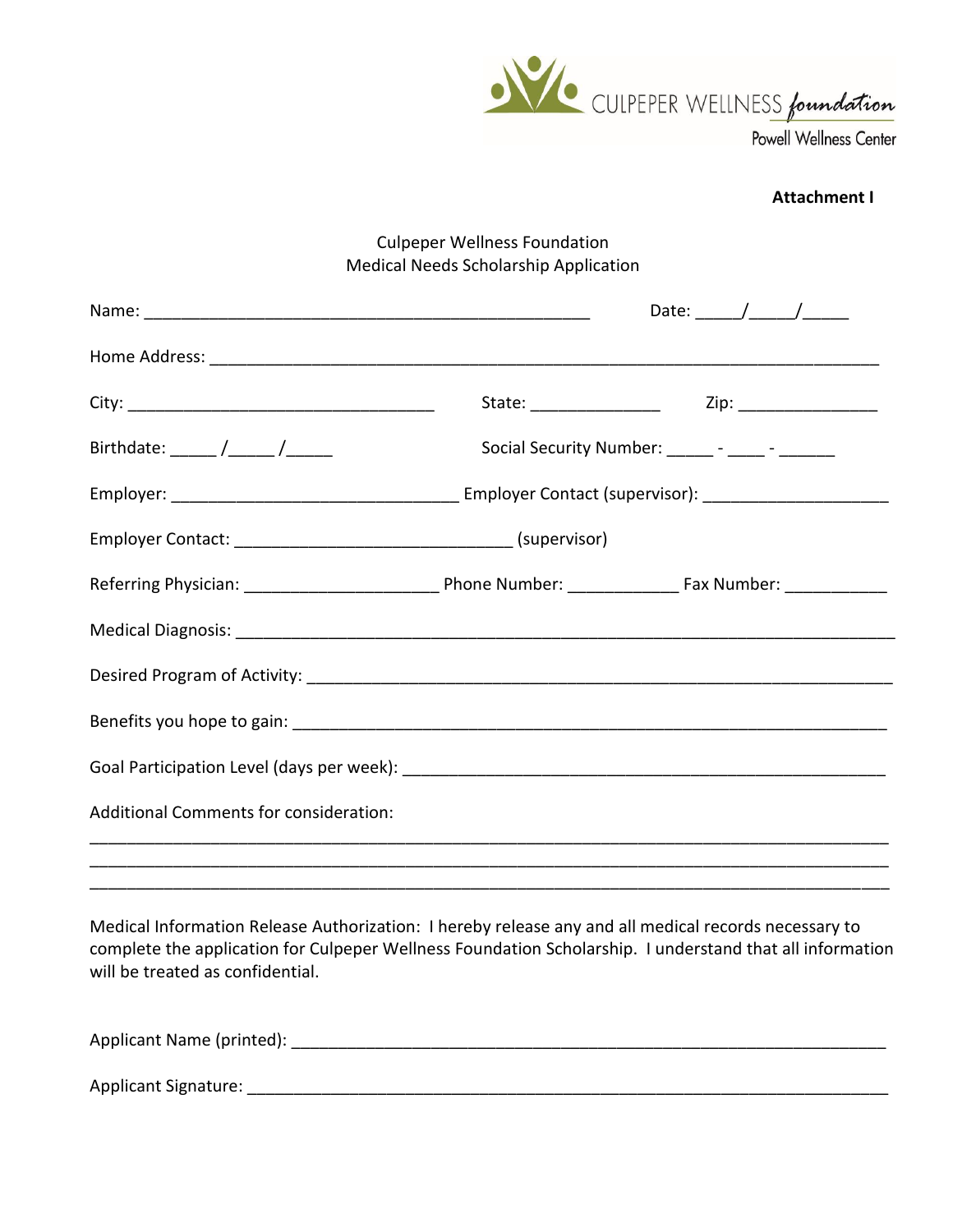

**Attachment II**

# Culpeper Wellness Foundation Scholarship Applicant Documentation of Medical Needs

Medical Need: All Culpeper Wellness Foundation Scholarship Applications will require documentation of their medical condition with their personal physician and/or referring physician's signature. *If participating in the FitScript program, the FitScript Referral form will serve as documentation of medical need.* All medical information will be treated as confidential information.

\_\_\_\_\_\_\_\_\_\_\_\_\_\_\_\_\_\_\_\_\_\_\_\_\_\_\_\_\_\_\_\_\_\_\_\_\_\_\_\_\_\_\_\_\_\_\_\_\_\_\_\_\_\_\_\_\_\_\_\_\_\_\_\_\_\_\_\_\_\_\_\_\_\_\_\_\_\_\_\_\_\_\_\_\_\_

\_\_\_\_\_\_\_\_\_\_\_\_\_\_\_\_\_\_\_\_\_\_\_\_\_\_\_\_\_\_\_\_\_\_\_\_\_\_\_\_\_\_\_\_\_\_\_\_\_\_\_\_\_\_\_\_\_\_\_\_\_\_\_\_\_\_\_\_\_\_\_\_\_\_\_\_\_\_\_\_\_\_\_\_\_\_

\_\_\_\_\_\_\_\_\_\_\_\_\_\_\_\_\_\_\_\_\_\_\_\_\_\_\_\_\_\_\_\_\_\_\_\_\_\_\_\_\_\_\_\_\_\_\_\_\_\_\_\_\_\_\_\_\_\_\_\_\_\_\_\_\_\_\_\_\_\_\_\_\_\_\_\_\_\_\_\_\_\_\_\_\_\_

\_\_\_\_\_\_\_\_\_\_\_\_\_\_\_\_\_\_\_\_\_\_\_\_\_\_\_\_\_\_\_\_\_\_\_\_\_\_\_\_\_\_\_\_\_\_\_\_\_\_\_\_\_\_\_\_\_\_\_\_\_\_\_\_\_\_\_\_\_\_\_\_\_\_\_\_\_\_\_\_\_\_\_\_\_\_

\_\_\_\_\_\_\_\_\_\_\_\_\_\_\_\_\_\_\_\_\_\_\_\_\_\_\_\_\_\_\_\_\_\_\_\_\_\_\_\_\_\_\_\_\_\_\_\_\_\_\_\_\_\_\_\_\_\_\_\_\_\_\_\_\_\_\_\_\_\_\_\_\_\_\_\_\_\_\_\_\_\_\_\_\_\_

\_\_\_\_\_\_\_\_\_\_\_\_\_\_\_\_\_\_\_\_\_\_\_\_\_\_\_\_\_\_\_\_\_\_\_\_\_\_\_\_\_\_\_\_\_\_\_\_\_\_\_\_\_\_\_\_\_\_\_\_\_\_\_\_\_\_\_\_\_\_\_\_\_\_\_\_\_\_\_\_\_\_\_\_\_\_

\_\_\_\_\_\_\_\_\_\_\_\_\_\_\_\_\_\_\_\_\_\_\_\_\_\_\_\_\_\_\_\_\_\_\_\_\_\_\_\_\_\_\_\_\_\_\_\_\_\_\_\_\_\_\_\_\_\_\_\_\_\_\_\_\_\_\_\_\_\_\_\_\_\_\_\_\_\_\_\_\_\_\_\_\_\_

\_\_\_\_\_\_\_\_\_\_\_\_\_\_\_\_\_\_\_\_\_\_\_\_\_\_\_\_\_\_\_\_\_\_\_\_\_\_\_\_\_\_\_\_\_\_\_\_\_\_\_\_\_\_\_\_\_\_\_\_\_\_\_\_\_\_\_\_\_\_\_\_\_\_\_\_\_\_\_\_\_\_\_\_\_\_

\_\_\_\_\_\_\_\_\_\_\_\_\_\_\_\_\_\_\_\_\_\_\_\_\_\_\_\_\_\_\_\_\_\_\_\_\_\_\_\_\_\_\_\_\_\_\_\_\_\_\_\_\_\_\_\_\_\_\_\_\_\_\_\_\_\_\_\_\_\_\_\_\_\_\_\_\_\_\_\_\_\_\_\_\_\_

\_\_\_\_\_\_\_\_\_\_\_\_\_\_\_\_\_\_\_\_\_\_\_\_\_\_\_\_\_\_\_\_\_\_\_\_\_\_\_\_\_\_ \_\_\_\_\_\_\_\_\_\_\_\_\_\_\_\_\_\_\_\_\_\_\_\_\_\_\_\_\_\_

FitScript Referral Form Attached? \_\_\_\_

Medical Needs/Diagnosis:

Date of Original Diagnosis: \_\_\_\_\_\_\_\_\_\_\_\_\_\_\_\_\_\_\_\_

Nature of Need/Benefit:

Please list any exercise restriction or recommendations: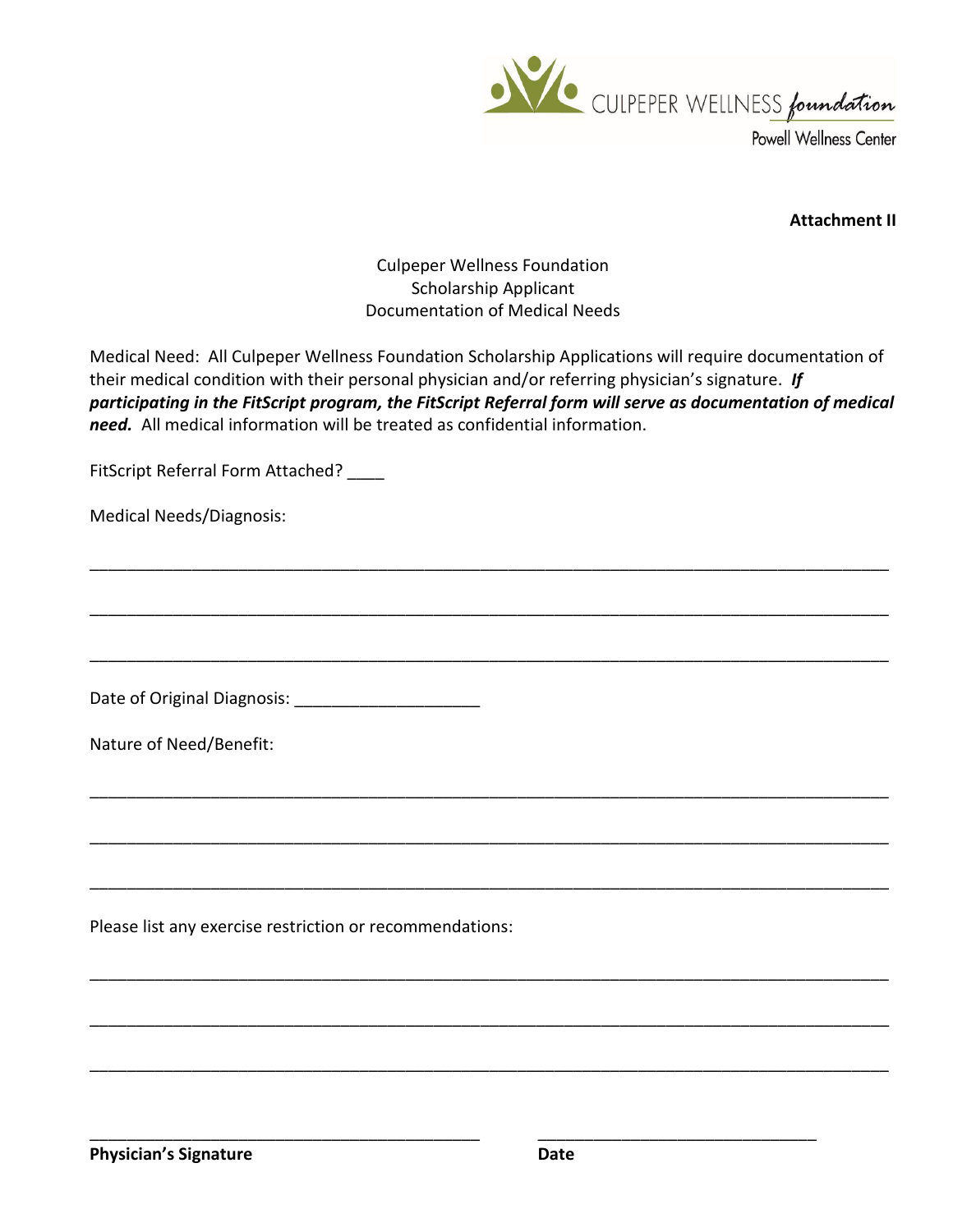

**Attachment III**

Culpeper Wellness Foundation Scholarship Application Documentation of Financial Hardship

(Must be completed by applicant)

Financial Hardship

Annual Household Income last two years (**must include your income and your spouse's income**):

**2016** \$

*You must provide documentation to support above information. A copy of your income tax return is required as proof of income. If you did not file a tax return, a copy of your social security statement must be provided along with all other applicable income statements. Applications without proof of income attached will not be considered.*

Income Source(s): **(must check all that apply)**

### \_\_\_ Salaries and Wages

\_\_\_ Social Security Benefits

\_\_\_ IRA Distributions

\_\_\_ Pensions and Annuities

\_\_\_ Dividends

\_\_\_ Unemployment Compensation

\_\_\_ Child Support

\_\_\_ Other: please explain: \_\_\_\_\_\_\_\_\_\_\_\_\_\_\_\_\_\_\_\_\_\_\_\_\_\_\_\_\_\_\_\_\_\_\_\_\_\_\_\_\_\_\_\_\_\_\_\_\_\_\_\_\_\_

Number of dependents per household: **(must check all that apply)**

\_\_\_ Yourself

\_\_\_ Spouse

Dependents (how many):

(*Dependents listed must match information on income tax return*)

**I hereby affirm that this information is accurate and complete to the best of my knowledge.**

**Applicant Signature: \_\_\_\_\_\_\_\_\_\_\_\_\_\_\_\_\_\_\_\_\_\_\_\_\_\_\_\_\_\_\_\_\_\_\_\_\_\_\_\_ Date: \_\_\_\_\_\_\_\_\_\_\_\_\_\_\_\_**